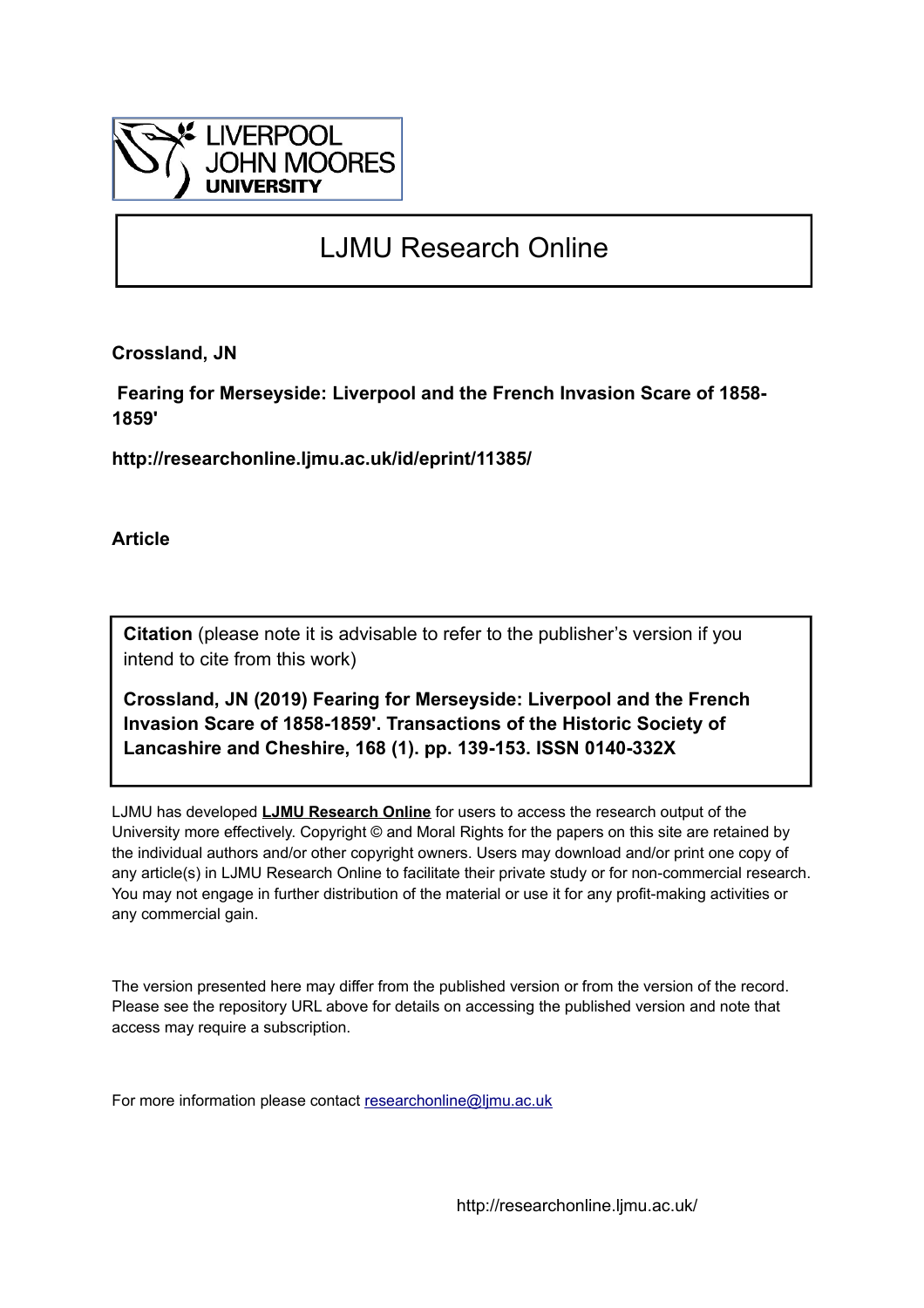# Fearing for Merseyside: Liverpool, its Defences and the French Invasion Scare of 1858–1859

*James Crossland*

# **Abstract**

From the spring of 1858 to the winter of 1859, Britain was gripped by fears of a French invasion. These were prompted by a fraying of Anglo-French relations, following the attempted assassination of the French Emperor Napoleon III by a group of revolutionaries that included British citizens. The fear that Napoleon might take military action against Britain in response first arose in the spring of 1858, whereafter the national feeling intensified over the summer of 1859, when the emperor launched a successful invasion of Italy, raising the spectre of Britain having to deal with a new Bonaparte who could match his famous namesake both ambition and martial ability. The purpose of this article is to re-assess the French invasion scare of 1858–59, focusing on how the fear was both nurtured and responded to, not at a national, but at a local, level. Specifically, the focus here is on one of Britain's key port cities, Liverpool which, as a maritime and commercial centre, seemed to many on Merseyside as a probable target for a waterborne attack. By analysing how the press and public of the greater Merseyside region responded to this perceived threat, this article sheds light on the division between fears and reality in public perceptions, and the understudied, localised reaction of Liverpudlians to this apparent national crisis.<sup>1</sup>

## **The Origins of the French "Threat" to Britain**

On the evening of 14 January 1858, three bombs detonated under Emperor Napoleon III of France's carriage as it pulled up to the Paris Opera House. The explosions left 156 casualties, among them 8 dead, mostly onlookers who had lined the pavement of the Rue le Peletier in order to catch a glimpse of Napoleon and his wife, Eugénie. Though shaken, the royal couple were unharmed by the terrorist attack, whose perpetrators were quickly rounded-up by the emperor's notoriously draconian police force.2 Amongst the first apprehended was the plot's mastermind, Felice Orsini, an Italian nationalist who

<sup>&</sup>lt;sup>1</sup> The greater Merseyside region is regarded here as stretching from Liverpool across Wirral and down to Chester, as this region was viewed at the time as being protected – albeit insufficiently – by the same coastal defensive network.

<sup>2</sup> S.R. David, 'The memory of opposition: the collective identity of Louis-Napoleon's political prisoners', *The Western Societyfor French History*, 32 (2004), 237–55; F. Bressler, *Napoleon III: A Life* (London, 2000), 145–7.

James Crossland, 'Fearing for Merseyside: Liverpool, its Defences and the French Invasion Scare of 1858–1859', *Transactions of the Historic Society of Lancashire and Cheshire*, 168 (2019), 139–53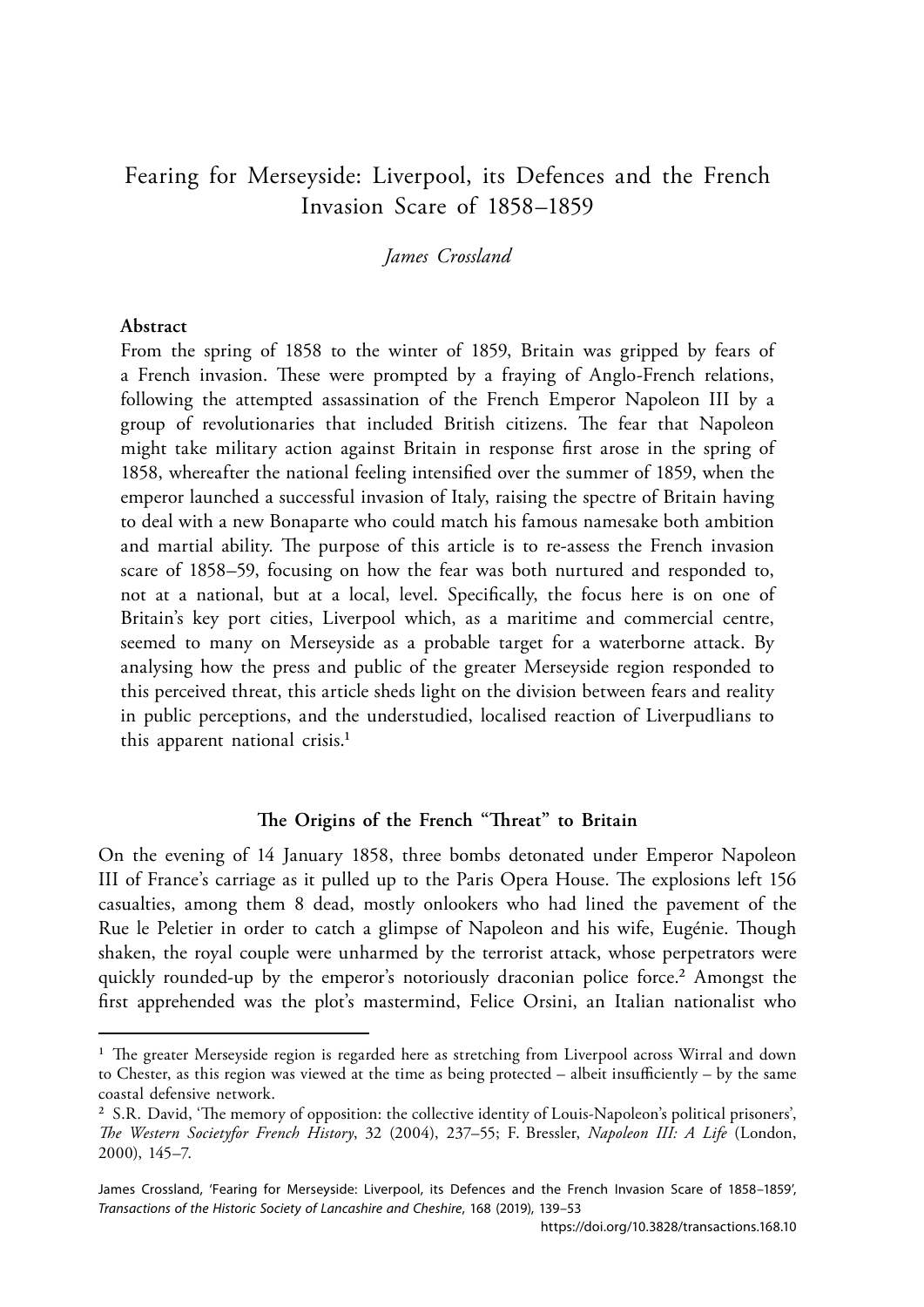believed that the murder of Napoleon – the possessor of Europe's largest army and defender of the Papacy – would lead to a series of spectacular revolutionary events. As Orsini put it in his memoirs, the emperor's death would not only end his 'government based upon despotism and treason', but also engender 'a war of independence in Italy, a revolution in Paris, a war of principles and republicanism in continental Europe', out of which a new, united Italy would be born.3

A source of great shock to the Paris police was the fact that Orsini was not alone in his dark thoughts on Napoleon and, indeed, had been aided and abetted in the bombing by like-minded radicals based in Britain. These included the Italian immigrants Giovanni Pierri and Carlo de Rudio, a French immigrant named Simon François Bernard, and two British citizens, Thomas Allsop and Joseph Taylor. The latter, moreover, was instrumental in planning the terrorist attack, assembling the bombs that Orsini would hurl at the emperor. Allsop, for his part, forged a British passport for the Italian.4 Given the international flavour of the conspiracy, in the weeks that followed the attack Napoleon's advisers, as well as the regime's propaganda newspaper *Le Moniteur Universel*, railed against the unmonitored, border-crossing nature of Europe's radicals and urged that 'a discussion now has to arise on what may be called the question of assassins'.5 A particular grievance raised was the attitude of Britain to dissident immigrants like Bernard, De Rudio and Pierri who, one of Napoleon's advisors believed, were 'allowed, under the very eyes of the police, to hold regular meetings, where regicide is proclaimed as a right and even as a duty'. The fear was that Britain, as a nation with the most liberal immigration policy in Europe, had now become a place where 'fanatics are provided with arms, and despatched to Paris with full directions'.6

Prime Minister Lord Palmerston's response was to attempt to mollify French concerns over the harbouring of violent radicals, by introducing the Conspiracy to Commit Murder Bill into parliament in February 1858, which would make it illegal for foreigners to plot acts of aggression on British soil. This bill, combined with Bernard being put on trial in London, was supposed to quell Anglo-French tensions. However, the resentment and indignation felt by many Britons over Paris' accusatory tone led only to escalation. Not only was Palmerston's bill rejected in the belief that it was little more than an act of placation to Napoleon – in the aftermath of which, the former was forced to resign as Prime Minister – but Bernard was acquitted, on the grounds that to convict him would be akin to the British courts acquiescing to the whims of a foreign despot.7 The

<sup>3</sup> Quotes from F. Orsini, *Memoirs and Adventures of Felice Orsini* (Edinburgh, 1857), 190; Orsini's background, motivations, plotting, actions and their aftermath are best explored in M. Packe, *Orsini: The Story of a Conspirator* (Boston, 1958).

<sup>4</sup> E. Vizetelly, *Court Life of the Second French Empire, 1852–1870* (New York, 1908), 118–19.

<sup>5</sup> *Le Moniteur Universel*, 'Affairies Politiques', 10 May 1858.

<sup>6</sup> B. Porter, *The Refugee Question in Mid-Victorian Politics* (Cambridge, 1979), ch. 6; Quote from B. D'Ambès, *Intimate Memoirs of Napoleon III: Personal Reminiscences of the Man and the Emperor*, ed. and trans. A.R. Alinson, vol. 2 (London, 1912), 118.

<sup>7</sup> R. Woodall, 'Orsini and the Fall of Palmerston', *History Today*, 26:10 (1976), 636–43.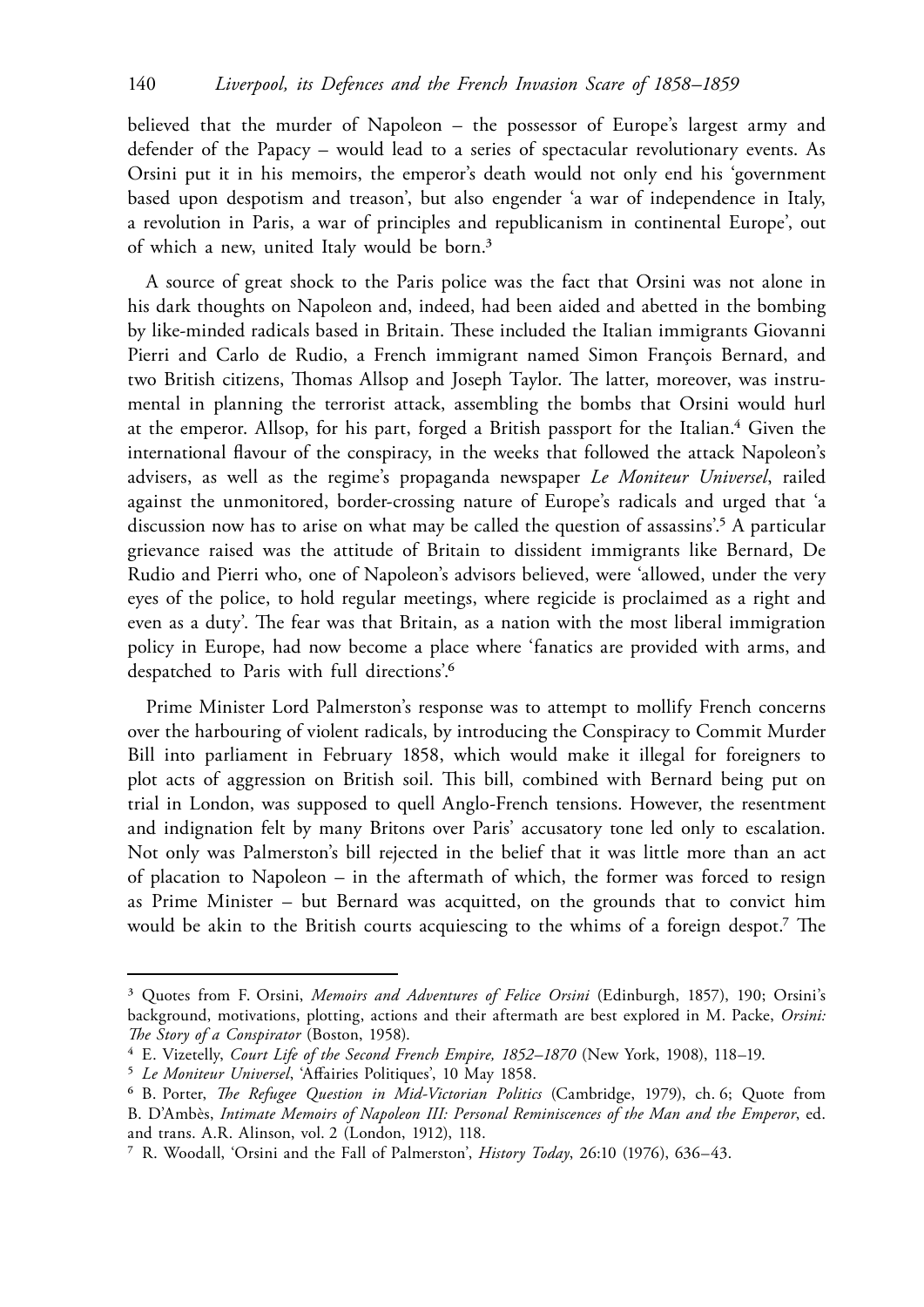courtroom was also an arena in which past fears of French aggression towards Britain were stoked to great effect. Bernard's defence lawyer pointed out to the jury that '600,000 French bayonets' lay across the Channel, pointed towards Britain with menace of intent, threatening the freedom of the isles with continental despotism. To these courtroom fears of Napoleon's military might was added concerns expressed in the press and parliament over the laying down at Toulon of an advanced armoured ironclad warship, *La Gloire*, in March 1858. As one newspaper reported, this meant that Napoleon now had the capacity to not only field 'armies capable of conquering Europe, if not of keeping it', but the potential to possess 'a navy which can sustain the trials of good and evil fortune, which may be destroyed but is never defeated'.<sup>8</sup> A navy, in short, that could match the Channel fleet that protected Britain from a seaborne incursion – a fear that had lingered in British minds ever since the first Napoleonic invasion scares of the early 1800s.<sup>9</sup>

This fear that the emperor was about to execute what his predecessor had planned fifty years earlier as a reprisal, sparked curious instances of panic and paranoia in Britain. When, for example, Baron Denman received private and friendly correspondence from Napoleon on matters unrelated to the bombings in February 1858, he still felt the need to report the letter to the Foreign Office, on the grounds that 'it seems almost treasonable to correspond with France' at such a tense national moment.10 Certain newspapers also reported over-blown claims that Napoleon had established a new army camp at Châlons in February 1858, fit to house 50,000 men, 'or double that of last year', for purposes that were clearly nefarious.<sup>11</sup> Such panic faded as the year wore on and Anglo-French relations stabilised, in no small part on account of the successes enjoyed over the summer by the British and French forces that were fighting side by side against China in the Second Opium War.<sup>12</sup> However, the raw components of this initial fear wave in the early spring of 1858 – Napoleon's posturing as Europe's strongman, his aggressive shipbuilding programme and possession of an army that dwarfed the militia that guarded Britain's home islands – remained to form the basis of the second invasion scare that arose in the summer of 1859. This was prompted by Napoleon's swift and brutally successful invasion of Austrian-held Italy which, like the invasion 1858 scare, was one of the spectacular by-products of Orsini's terrorist attack.<sup>13</sup> News of Napoleon's victory was followed by

<sup>&</sup>lt;sup>8</sup> Life of Dr. Simon Bernard, with Judgment and Extracts from the Press of his Trial (London, 1858), 12. *Liverpool Mercury*, 'France', 26 April 1858.

<sup>9</sup> R. Glover, *Britain at Bay, Defence Against Bonaparte, 1803–1814* (London, 1973).

<sup>&</sup>lt;sup>10</sup> Liverpool City Council Archives (hereafter LIV), 920:DER 14/111/26/1, Denman letter, 25 February 1858.

<sup>11</sup> *Liverpool Mercury*, 'France', 23 February 1858.

<sup>12</sup> J.P. Parry, 'The impact of Napoleon III on British politics, 1851–1880', *Transactions of the Royal Historical Society*, vol. 11, sixth series (2001), 147–75. For details on the Anglo-French campaign in China see J. Lovell, *The Opium War: Drugs, Dreams and the Making of China* (London, 2011), ch. 15. <sup>13</sup> The intricacies of Napoleon's motivations and plans for war, and Orsini's role in prompting these plans, do not concern us here. For further reading see J.A. Berger, *The Life, Trial and Death of Felice* 

*Orsini, with his Letter to the Emperor* (London, 1858); M. Walker, *Plombières: Secret Diplomacy and the Re-Birth of Italy* (Oxford, 1968); A. Blumberg, *A Carefully Planned Accident: The Italian War of 1859* (Selinsgrove, 1990).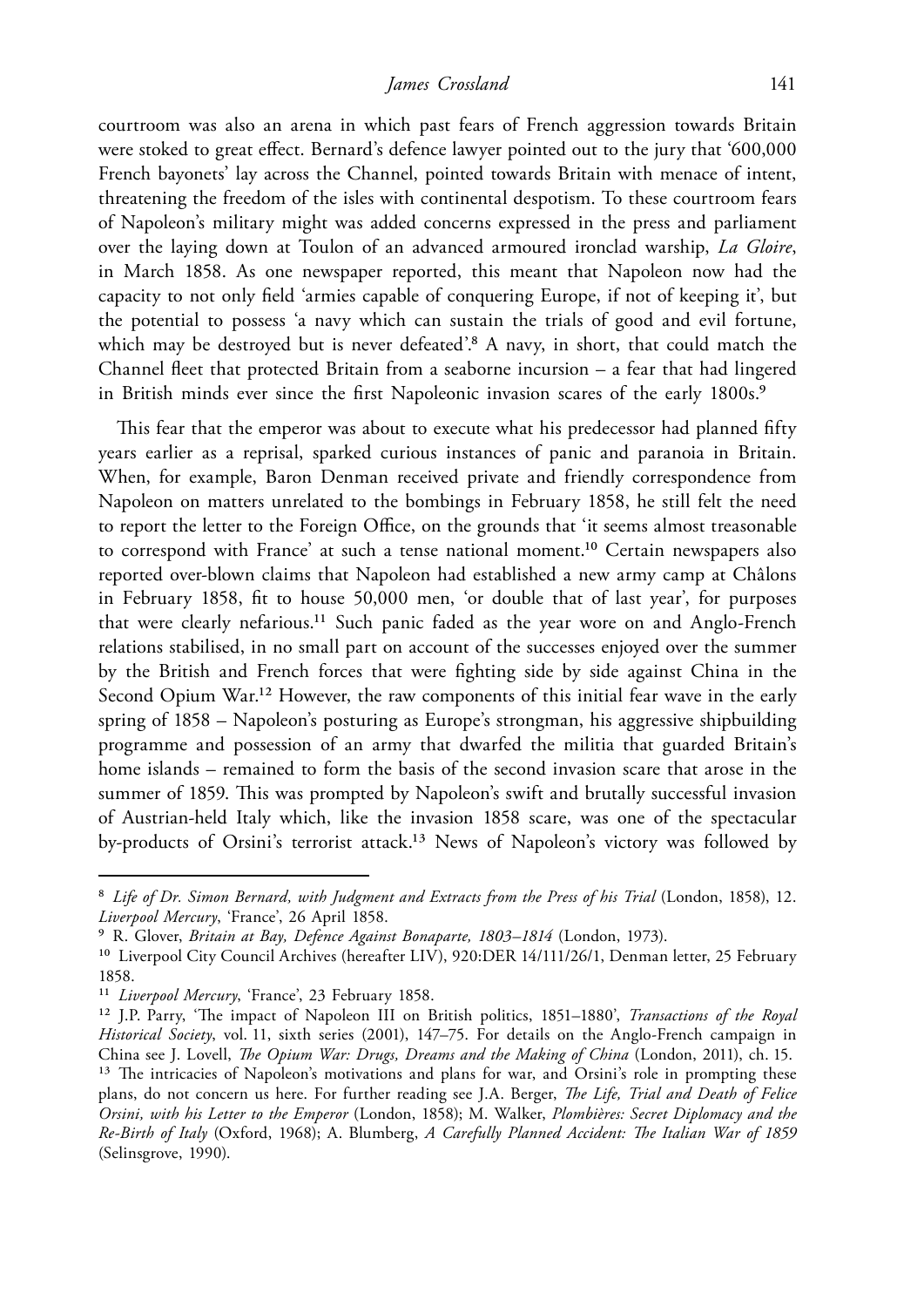reports in the British press of the improvements in defences that were being made to the French Channel port of Cherbourg, and Napoleon's order for his navy to lay down two new ironclads, the *Magenta* and *Solferino*, both of which were provocatively named after the emperor's recent victories in Italy.14

The launching of Napoleon's new ironclads led to a fresh outburst of invasion hysteria in parliament. This was led principally by the MP for Southwark and former commander of the Baltic fleet, Admiral Sir Charles Napier who, in response to a fellow naval officer who argued that Britain had enough soldiers to repulse an invasion, declared 'good god sir! Does the gallant Admiral suppose that these 160,000 men are in the Thames, or at Bristol, or Liverpool? They are scattered all over the world!'.15 The response from Palmerston – who had once again become Prime Minister in June 1859 – was to call for a Royal Commission into Britain's defences. Testament to the degree of panic, the Royal Commission worked off the findings of a secret committee that had been chaired for the same purpose a month earlier by the Secretary of State for War, John Peel. Utilising the reports of spies at Cherbourg and Toulon, this committee concluded that France's burgeoning ironclad navy was indeed capable of escorting transports safely across the Channel, without fear of being stopped by the wooden-hulled ships of the Royal Navy.16 Palmerston's more public Royal Commission, comprised of naval officers, generals and an architect with a knowledge of fortifications, went even further in its dire assessment, concluding that 'neither the fleet, our standing army, nor our volunteer forces, nor even the three combined, can be relied on as sufficient in themselves for the security of the kingdom against foreign invasion'. The report, in short, confirmed officially the seemingly hysteric and hyperbolic announcement made at the onset of the invasion scare by *The Morning Chronicle*, that, at best, 'invasion was invited by the defenceless state of England' and, at worst 'France is NOW the mistress of the Channel!'17

# **The 'Threat' as Seen from Merseyside**

In the Merseyside press, murmurings of both the French threat and Napoleon's bellicose character were present even before the Orsini affair gave rise to the years of invasion panic. In September 1857, the *Daily Post* ran two articles in the same edition on the subject of Napoleon and his intentions towards Britain. The first critically analysed the emperor's foreign policy and adduced him to be a shifty political manipulator with ambitions beyond France's borders. Here was a man who, despite the alliance with Britain in China, could not be counted on long term to remain the 'Napoleon of peace' that he

<sup>14</sup> The National Archives, London (hereafter TNA), FO 881/4151, *Iron-cased vessels of all descriptions built and building in France*, 16 June 1862; A. Lambert, 'Politics, technology and policy-making, 1859–1965: Palmerston, Gladstone and the management of the ironclad naval race', *The Northern Mariner*, 8:3 (1998), 9–38.

<sup>15</sup> *Hansard*, 'Considered in Committee', vol. 154, 11 July 1859, 1001.

<sup>16</sup> TNA, WO 32/6342, *Report of the Committee under Prince George*, 26 May 1858.

<sup>17</sup> TNA, WO 105/41, *Report on Royal Commission on the Defence of the United Kingdom*, 1859–1860; *Morning Chronicle*, 'Invasion Invited by the Defenceless State of England', 12 June 1858.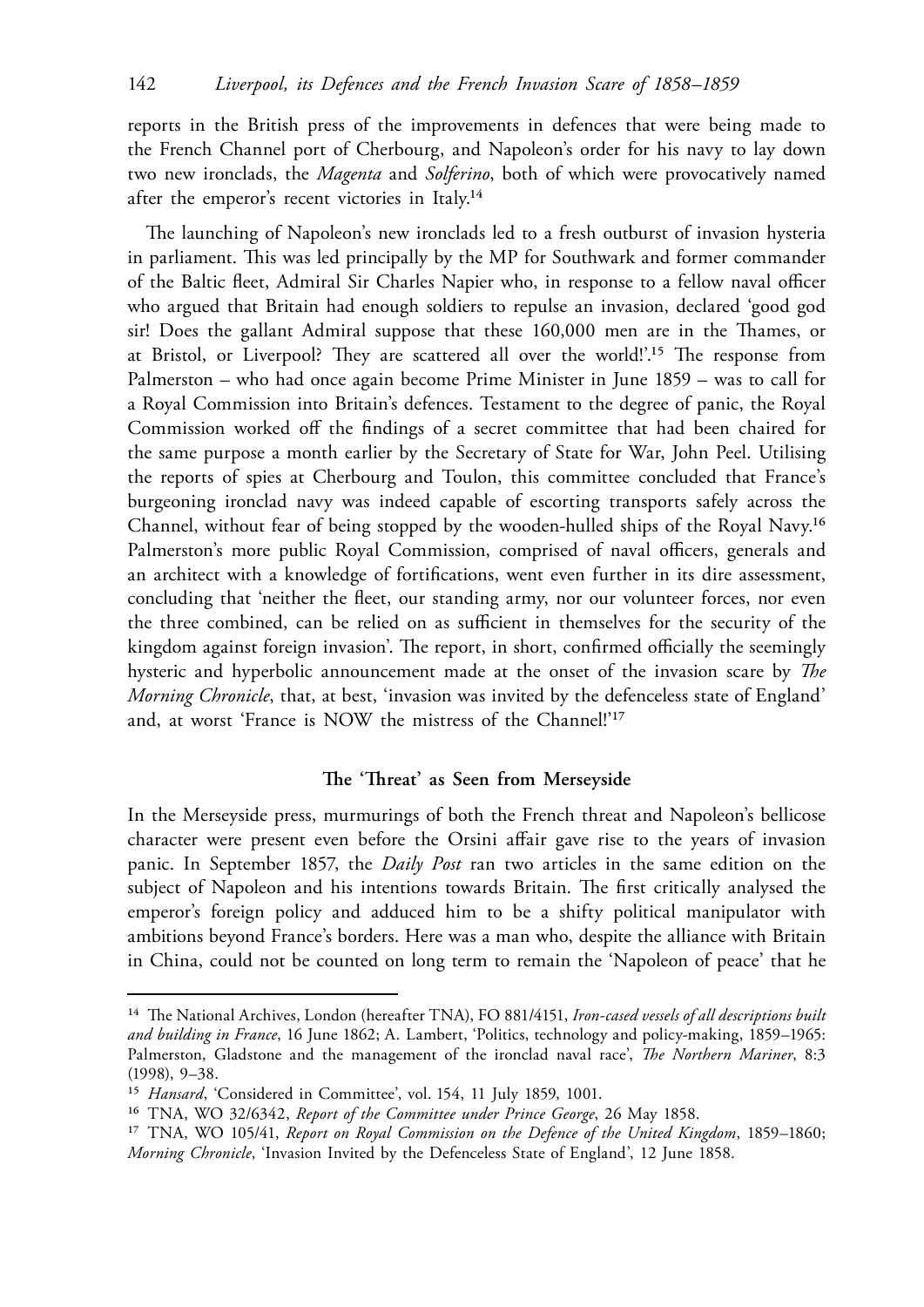claimed to be. The second article drove this potential threat home to readers with hard figures in the form of a table, compiled from statistics gathered from a French military report, which detailed the comparative tonnage, firepower and number of ships possessed by Victoria and Napoleon's navies. The fear-inducing purpose of the article was evident in the statistics supplied: The French had a total of 537 steam and sail vessels and 14,152 guns, whilst Britain had 527 ships of both types, and 13,872 guns. Second place – even a close second place – was simply not good enough given the still fresh memory of the struggle Britain faced against the first Napoleon.<sup>18</sup>

When those memories resurfaced acutely during the Orsini affair and its aftermath, the *Liverpool Mercury* was quick to follow the thread laid down by *The Post*, declaring that 'excitement prevails in Paris, and the alliance (in China) is considered as broken by all shades of parties'. With Britain and France now at odds, 'the army of France will be reanimated with a warlike spirit … war may not immediately follow, but rest assured the hand of France has already flown to the hilt of the sword'.19 Evidence of this belligerence taking shape in a disturbingly naval form came a few weeks later, when a new article on French war-planning declared that 'two floating batteries are about to be laid down, one at Toulon and the other at Brest, both cased in iron and with screw engines of 1000-horse power'. This was a reference to the two ironclads that Napoleon had laid down between the launching of *La Gloire* and the completion of the *Magenta* and the *Solferino*. These ships, the *Normandie* and the *Invincible*, out-classed the best the Royal Navy had to offer in both firepower and armour, just as the improvements at Cherbourg marked 'the realisation of a great Napoleonic idea' for France to assert its dominance in the Channel. The new dockyards and warships were just the start of what, the *Mercury* correctly opined, was a new phase of French shipbuilding, for which Napoleon was prepared to loosen his pursestrings to the tune of 300,000,000Fr. If, as was suspected, Napoleon continued along this trajectory of aggressively building up his navy, the *Mercury* thought it fair to ask the question: 'who could affirm that in a conflict it (the French navy) would not occupy the first rank?'.20 A concerned citizen wrote in to the *Cheshire Observer* to this effect, declaring that in regards to coastal defences, Britain – in particular the North West – was 'not a whit more ready than when we drifted into the Russian war' of 1854, and that the alliance with Napoleon in China was 'but a temporary union of discordant elements'.21

As this letter to the editor pointed out, the growing public and parliamentary worry over the penetrability of the "wooden walls" that had long protected Britain's home waters fed into another cause for concern – the parlous state of the nation's coastal defences. Palmerston had been particularly focused on this following his return to power and, off the back of the Royal Commission's sobering recommendations, he appealed to

<sup>18</sup> *Daily Post*, 'Louis Napoleon's policy', 'The navies of France and England', 11 Sept 1857.

<sup>19</sup> *Liverpool Mercury*, '"Confidential" Relations with France – Cherbourg', 26 June 1858.

<sup>20</sup> *Liverpool Mercury*, 'Conditions in France', 23 February, 14 April and 26 April, 1858.

<sup>21</sup> *Cheshire Observer and General Advertiser*, 'The Threatened Invasion', 29 May 1858.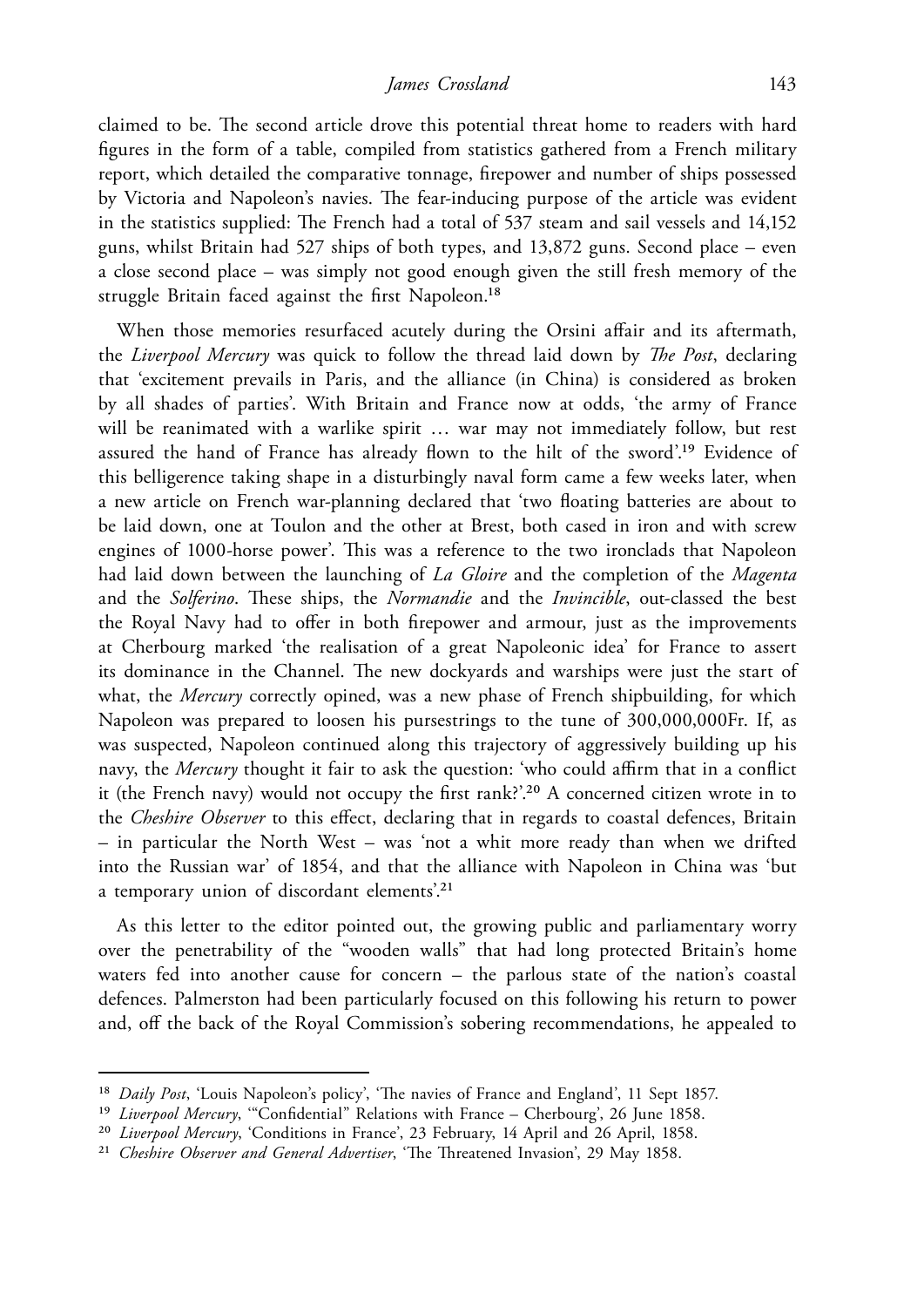parliament for £12,000,000 to bolster coastal forts and batteries at key strategic points. The plan, interestingly, did not include provision for any significant improvements to fortifications on Merseyside. This was because Palmerston's concern was with preventing a short distance, cross-Channel invasion, for which it was deemed crucial to focus on fortifying batteries, magazines and militia muster-points at Portsmouth, the Isle of Wight, Dover and the Medway. To further bolster these fixed defences, in May and October 1859, Palmerston also ordered the laying down of the *HMS Warrior* and the *HMS Black Prince* – heavily-armed and armoured warship deterrents designed specifically to outclass Napoleon's afeared ironclads.<sup>22</sup>

Palmerston's concern for strengthening the Channel ports and the home fleet aside, it was curious that Merseyside was seldom mentioned in these plans. Although geographically, the North West was unlikely to be targeted for invasion by an enemy attacking from the across the Channel, at the time of the Orsini affair, Liverpool was the trading hub of the British Empire, and Birkenhead, where there had been a rise in ironclad shipbuilding from the early 1850s onwards, was a major shipyard for the construction of vessels of war and commerce alike. Across the river, at the docks that lined the Liverpool side of the Mersey, the 1850s had also been a transformative decade. Heavy investment in the expansion and development of the docks had underpinned a general trend of growth in the tonnage of goods received, culminating in the handling of 4.4 million tons of cotton, timber and other goods over the course of 1858. Because of this, in that same year, it was deemed necessary to create the Mersey Docks and Harbour Board, a body that was tasked by order of the British government, with taking over the crucial and complex administration of most of Liverpool's ports, which had been in the hands of the local town council since the early eighteenth century. This government recognition of Liverpool's national importance as a trade hub that required oversight and management should have led to investment in its defences. Instead, as Liverpool grew into its status as the second city of the empire, via the commencement of spectacular building projects such as St George's Hall (1854), the William Brown Library and Museum Building (commenced 1857, completed 1860) and the 17-acre squared Canada Dock (1857), a system of coastal fortifications adequate to protect such grand projects – and the capital that funded them – was repeatedly found wanting.23 As the *Daily Post* put it in one of the more hysterical articles published during the invasion scare, 'the produce of the world is stored here', and yet the city itself was undefended. Moreover, beyond the Mersey itself, 'a landing at the mouth of the Dee if perfectly available for a

<sup>&</sup>lt;sup>22</sup> Forts were also proposed to guard southern Wales, Belfast, the River Clyde and Cork. The North West was all but left out of Palmerston's recommendations – J. Gooch, *The Prospect of War: Studies in British Defence Policy, 1847–1942* (London, 1981), 3–4; S. King-Hall, 'A defence debate ninety years ago', *Parliamentary Affairs*, 5:2 (Jan 1951), 297–304; D. Brown, 'Palmerston and Anglo-French relations, 1846–1865', *Diplomacy and Statecraft*, 17 (2006), 675–92.

<sup>23</sup> A. Jarvis, *Liverpool: A History of the 'Great Port'* (Liverpool: Liverpool History Press, 2014), 79–81, 93–4; D.J. Douglas, *A History of the Liverpool Waterfront, 1850–1890: The Struggle for Organisation* (Stroud: Fonthill, 2013), 70–2.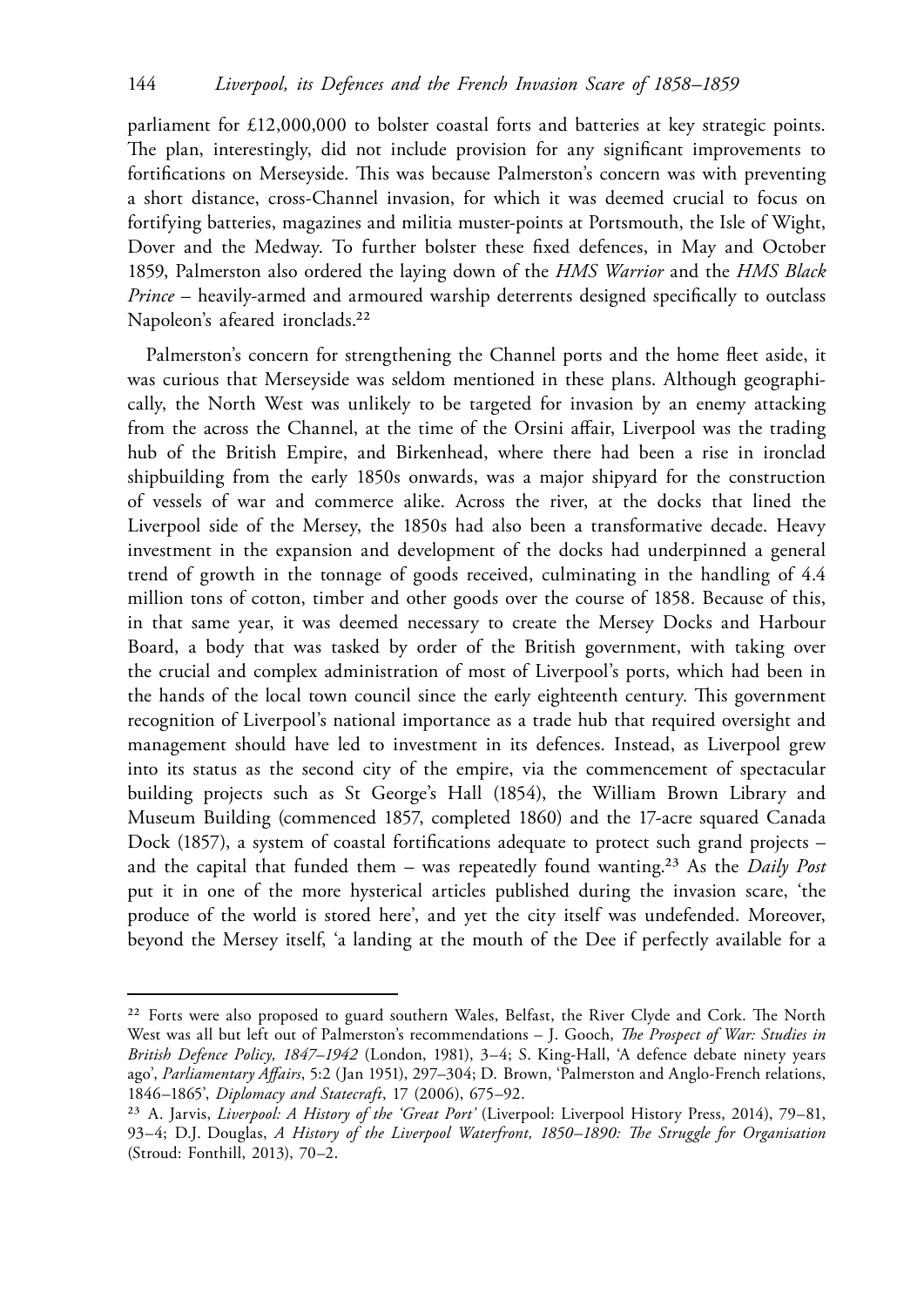small force, and the distance to Parkgate would be not impediment to the transport of guns and mortars', which could then be used to besiege undefended Liverpool proper.<sup>24</sup>

## **Defending Liverpool**

Its distance from France aside, there was some merit in this Merseyside invasion fantasy. In 1858, the plank of Liverpool's defences consisted of a small fort and battery, which was built upon a bedrock of sandstone that jutted out from the town of New Brighton on the southern bank of the Mersey, just west of Birkenhead. Described unenthusiastically by a contemporary observer to its construction, Fort Perch Rock was an oblong structure 'of irregular construction, built of stone and has all the conveniences suitable to a small garrison' that had been constructed between  $1825-1829$  at the cost of £27,000. It was a lot to pay for a peacetime fortification, but the upgrade had been deemed necessary during the Napoleonic Wars, when the site was furnished only with a small gun battery. This battery, together with a series of scattered guns on the city side of the river, comprised Merseyside's costal defence system for much of the conflict with France.<sup>25</sup> The need to enhance this system remained pressing into the 1820s on account of the fact that, even though Napoleon had been vanquished in 1815, Liverpool was still a town from which tonnes of valuable freight flowed in and out. For the Liverpudlian merchants who advocated for Fort Perch Rock's construction, however, the main post-Napoleonic threat was not a foreign invasion, but smugglers and criminals whose actions disrupted the port's trade and lifted coin from the coffers of the shipping lines. There was particular concern over the luring of ships onto rocks for the purposes of plunder, a practice that had long been common along the Wirral coast yet, with two decades of focus on the French threat, had been left relatively unchecked since the 1790s. By the time it was constructed, therefore, Fort Perch Rock was conceived less as an important link in the chain of Britain's *national* defences, then as an edifice whose purpose was to defend the region and its specific mercantile interests – a base for policing maritime crime, rather than a bulwark against a seaborne military incursion.26

The outfitting of Fort Perch Rock reflected its role as guardian of the Mersey's merchants and their cargo. Although it was built to accommodate a maximum of 100 soldiers, its permanent garrison strength was no more than ten men, the reserves needed to bolster the garrison in times of war having to travel 25 miles across the Wirral countryside from Chester. The fort's armaments were also understrength for the kind of coastal battery that Palmerston envisioned as necessary to defend Britain. Consisting of 16 smoothbore 32-pound guns, Fort Perch Rock's battery had only the range necessary to guard the mouth of the Mersey from Waterloo on the north bank, to Wallasey on the Wirral coast – a radius of about a mile. To these guns were added a pair of 18-pound howitzers,

<sup>24</sup> *Daily Post*, 'The Defence of Liverpool', 20 June 1860.

<sup>25</sup> Quote from I. Stevenson, 'The Defences of the Mersey', *The Redan*, 71, <http://www.palmerstonfortssociety.org.uk>.

<sup>26</sup> 'Fort Perch Rock', <http://www.fortperchrock.org>.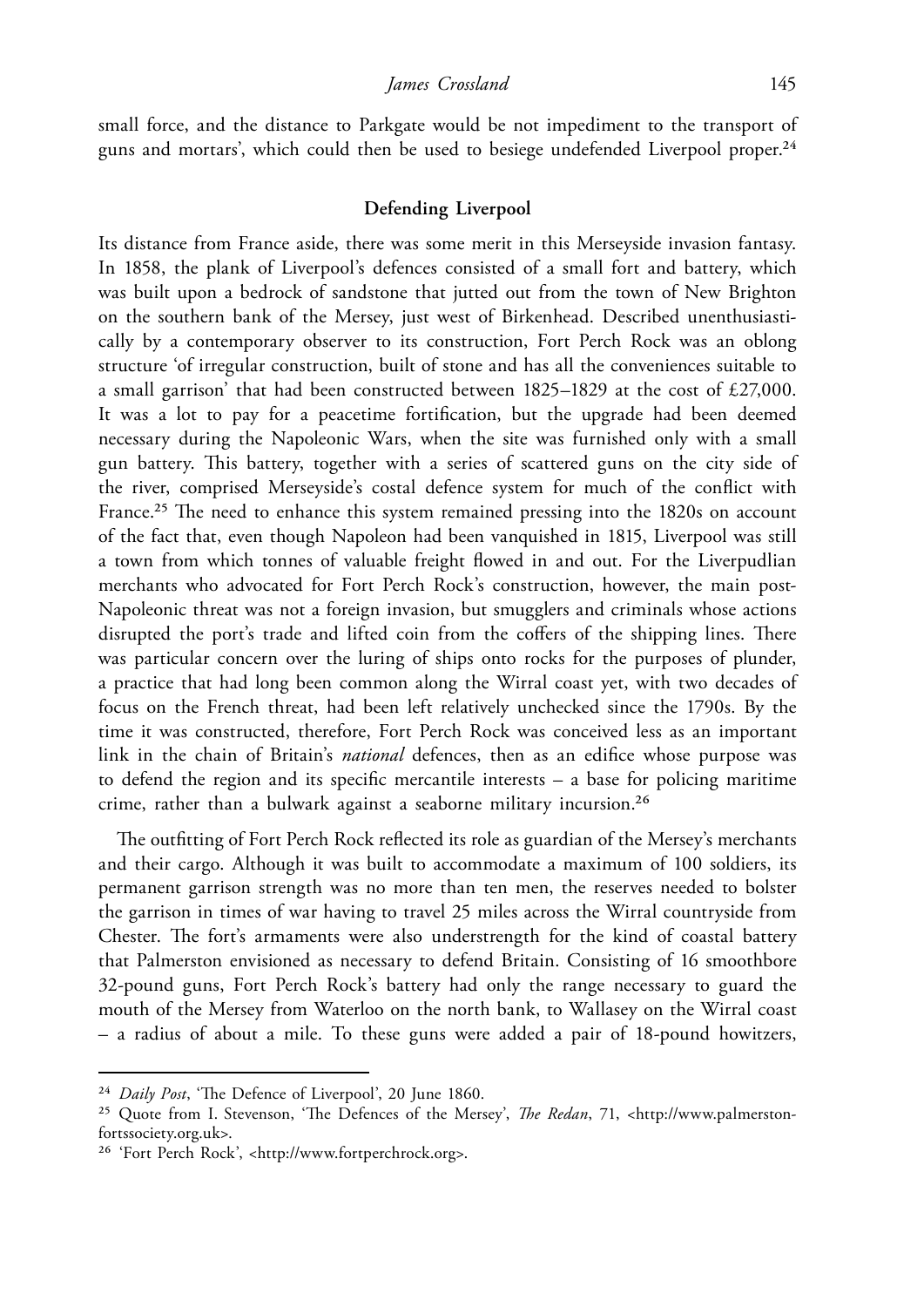which were sited within watchtowers to guard the fort proper from landward attacks along the causeway that separated Fort Perch Rock from the town of New Brighton. In 1854, this limited system of defence received a long overdue complement, in the form of the North Fort, a similarly armed structure that replaced the old city side guns of the Napoleonic era. These two forts on opposing sides of the river mouth were further augmented in 1855 by the construction of the Liscard Battery. This small fortification lay inland from the water's edge on the Birkenhead side of the river, about three miles south of Fort Perch Rock, guarding a magazine and boasting a very modest armament of  $7$  10-inch guns.<sup>27</sup>

Deterrent it may have been to brigands and smugglers, the combined defence network of Fort Perch Rock, the North Fort and the Liscard Battery was not fit for the purpose of defending the empire's second city from a genuine military incursion from the Irish Sea. The two main forts' 32 pounders could cause damage to seaborne raiders, albeit only once they came within striking distance of the Mersey's mouth. If an enemy ship managed to pass through the field of fire that stretched from Crosby in the north to Wallasey in the south, penetration of the river proper was all-but assured, and with it the capacity for an invading ship to land troops.28 In the context of the 1858–59 invasion scares, this was a significant problem, as the Liscard battery's guns – the last line of the defence in the system – were insufficient both in range and calibre for offering the kind of stout defence needed to prevent such an enemy landing at Liverpool's goods-laden docks. The capacity to repulse a landing was just as weak on the city side of the river, where, owing to some first-class penny pinching on the part of the Board of Ordnance, the North Fort was bereft of short range defences. Early in the 1850s, plans had been drawn up for a line of smaller batteries that would run up the river along the city-side bank. These batteries, it was thought, would add an opposing field of fire to that offered by the Liscard Battery, bolster the short-range defences of the North Fort, and provide muster points for soldiers that could guard Liverpool proper from a landing. In the end, however, the batteries – projected to cost nearly  $£10,000$  – were never constructed. Given that over £20,000 had already been spent on Liverpool's defences by this time, it seemed asinine to some that an additional  $£10,000$  to guard the actual city was deemed to great an expenditure by the Board of Ordnance.<sup>29</sup> This decision was lamented in particular, by the merchant G.R. Taylor, who wrote in concern to the Liverpool Underwriters Association in 1854, shortly after Britain had entered the Crimean War. To Taylor's mind, the River Mersey was guarded by 'an inefficient fort on one side of that mouth and another in a half finished state on the other'. This was a totally unacceptable situation for so crucial a port in times of war. Outlining a scenario whereby the Russian fleet broke out of the Baltic and made for British waters, Taylor asked:

<sup>27</sup> 'Liscard Battery', <http://www.palmerstonfortssociety.org.uk>.

<sup>28</sup> For an assessment of Fort Perch Rock, its decades of being sluggishly and the story of its eventual road to decommission in the 1950s, see K. McCaron, *Fort Perch Rock and the Defence of the Mersey*  (Liverpool, 1991).

<sup>29</sup> Stevenson, 'The Defences of the Mersey'.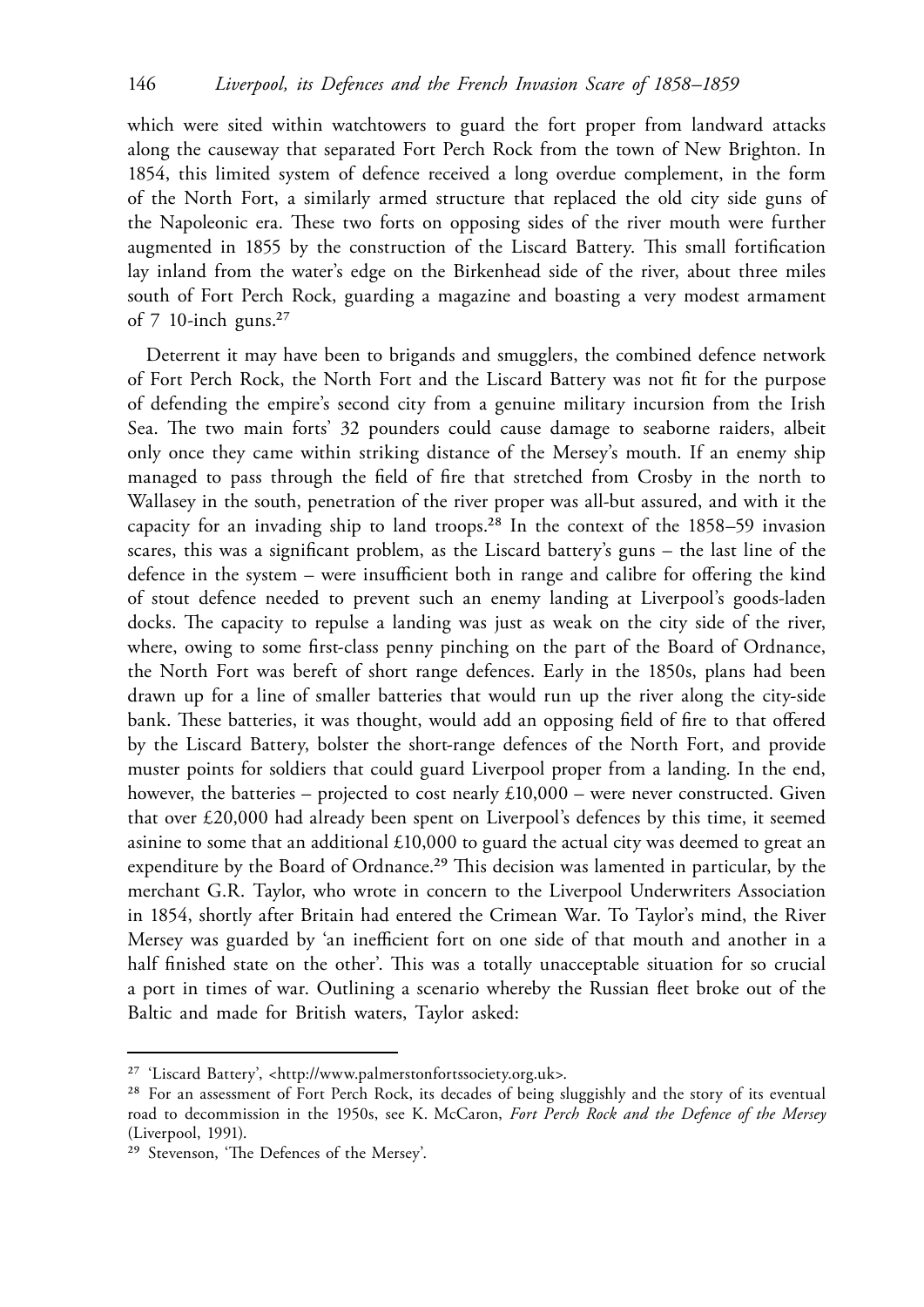What is to prevent a steamer with a light draught of wake, but most destructively armed, capable of throwing shells and possessing furnaces for red hot shot. What is there to prevent her from running in at night time and destroying the shipping, the warehouse and indeed, setting fire to the town!30

Although Taylor's imagined firestorm never happened, the point remained that during the Crimean War and into the late 1850s, Liverpool was reliant on a flawed system of defence to repulse seaborne invaders. Taylor was not the only one to notice this fact and be concerned by it. On the 25 May 1859, a meeting was convened at the Liverpool Town Hall, presided over by the Lord Mayor William Preston and attended by sea captains, merchants and leaders of Royal Lancashire Militia. This body debated a report on Merseyside's defences that had been compiled by a retired general, who, noting the insufficient firepower provided by the forts, raised the fear that Napoleon's 'ships might pass in and out of the port of Liverpool, and might do mischief to the ships and the docks without the prospect of defending the port'. To combat this and provide the short-range fire that the North Fort lacked, the report suggested that cannon should be mounted along the seawalls that spanned much of the length of the docks, and that 'nearly every pier head could be mounted with guns'. Acknowledging the limited range of fire provided by the Liscard Battery, the report even suggested that some of the old steamers that lay idle at Birkenhead shipyards could be outfitted with cannon, thereby ensuring that the Mersey would 'have a most formidable flying flotilla' of floating batteries to block any raider's incursion beyond the river mouth.<sup>31</sup> The fact that such a range of "do it yourself" plans were put forward in a public forum spoke to a deeper truth of the 1859 invasion scare on Merseyside – with the forts ill-fit for purpose, and Palmerston focused on defending the Channel and the Home Counties primarily, Liverpool had to fend for itself in devising a local defence strategy.

### **For City and … Country**

To the *Daily Post*, the vulnerability of Liverpool to attack was a tragedy for Britain, given that, 'in a national and strategic sense, Liverpool is no less important than London'. This view of Liverpool's centrality to both nation and empire aside, in practice, the response to the invasion threat in the city itself was both highly localised, and congruent with the geographical reality that, if Napoleon did launch an invasion of Britain, there was a slim-to-none chance that it would land in a west coast region like Merseyside. Accordingly, the form of danger conceptualised in Liverpool was not of a French horde somehow evading the Channel fleet, cutting through the Irish Sea and landing at New Brighton. Rather, as the *Daily Post* put it, although Liverpool was:

<sup>30</sup> TNA, HO 45/5881, Taylor to Liverpool Underwriters Association, 31 March 1854.

<sup>31</sup> Report on Town Hall meeting reproduced in *Liverpool Mercury*, 'Volunteer Rifle and Artillery Corps in Liverpool', 25 May 1859.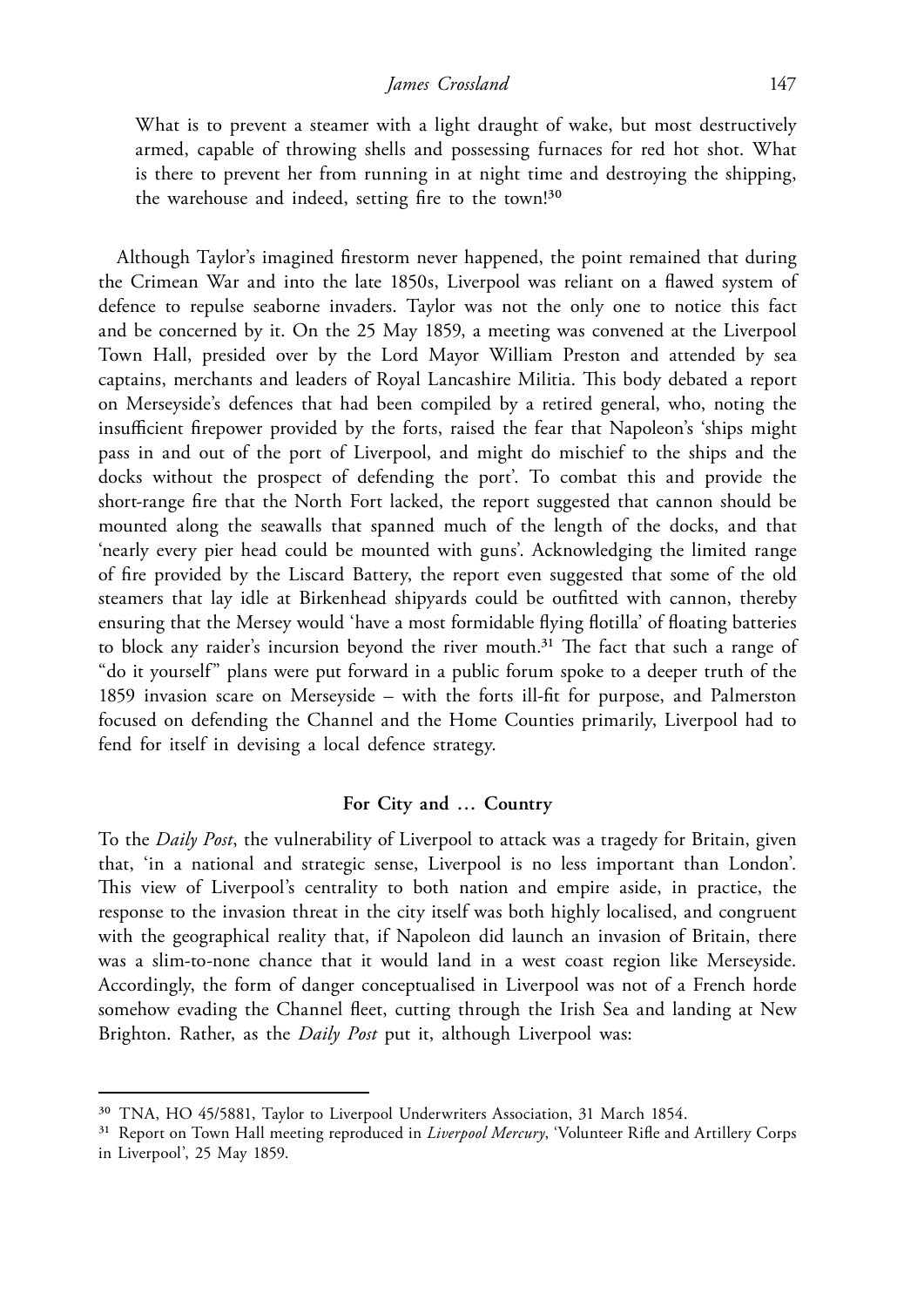Somewhat distant from France, there may be too much reliance on that circumstance! May not a stray steamer or two, while the Channel fleet is guarding the metropolitan coast, get away and surprise Liverpool? It is full time that we should try and realise to our minds the enormity of the danger to which we are exposed.

Continuing the decades of limited expectations placed on Fort Perch Rock, the defence of Liverpool during the invasion scares was conceived as something that had to be tailored to preserving the specific interests of the port and, in scale, far removed from the kind of massive iron and concrete responses that Palmerston envisioned for protecting London and its surrounds. As such, although a motion was passed at the aforementioned Town Hall meeting in May 1859 to petition the government for funds to improve the forts, discussion was focused less on repelling an invasion fleet with cannon, and more on figuring out how to fight off raids on the docks by small parties of saboteurs. To this end, plans were devised for the recruitment of retired army officers to drill volunteer militia, and requests made for shopkeepers to give their younger employees half days off to train in the use of the rifle. Inexpensive human volunteers, not costly fixed guns and forts, would safeguard Liverpool's interests in this time of national crisis.<sup>32</sup>

Humble these plans may have been, they nonetheless dovetailed with the wider nationwide volunteer riflemen movement. This movement was born in The Times on 9 May 1859, via Lord Alfred Tennyson's evocative poem 'Form, Riflemen, Form', which both warned of the Napoleonic menace and urged ordinary Britons to ready themselves for battle in response. What followed was nothing short of a national phenomenon, in which thousands of ordinary men of various classes, trades and competencies, formed volunteer defence groups for their respective towns.<sup>33</sup> Understandably, enthusiasm for volunteering was most common in the port cities. Portsmouth city council, for example, recruited 50 men in the course of one meeting. In Folkestone, where the mayor feared that his city was the 'most exposed to attack, and most likely to be selected for the landing of an invading force', a series of funding drives were held over the summer of 1859 to purchase uniforms and rifles by the hundreds. This enthusiasm is worth contrasting with the response in inland Rochdale, where at a public meeting in December 1859, a motion was passed for the town's men to abstain from heeding Tennyson's call. This declaration was justified by a depiction of the invasion scare as a 'groundless panic, which has taken the foolish and dangerous form of a mania'. Notably, the *Liverpool Mercury* reported this phenomenon in sympathetic tones, asking sincerely of its readers: 'why should Rochdale feel uncomfortable, seeing that it is so much further off' than Liverpool?<sup>34</sup>

<sup>32</sup> *Daily Post*, 'The Defence of Liverpool', 20 June 1860; *Liverpool Mercury*, 'Volunteer Rifle and Artillery Corps in Liverpool', 25 May 1859.

<sup>33</sup> *The Times*, 'The War', 9 May 1859; For the full history of Tennyson's Riflemen and their evolution into the twentieth century see H. Cunningham, *The Volunteer Force: A Social and Political History, 1859–1908* (Hamden, 1975).

<sup>34</sup> *The Times*, 'Volunteer Corps', 21 May 1859; *Liverpool Mercury*, 'Volunteers and Anti-Volunteers', 14 December 1859.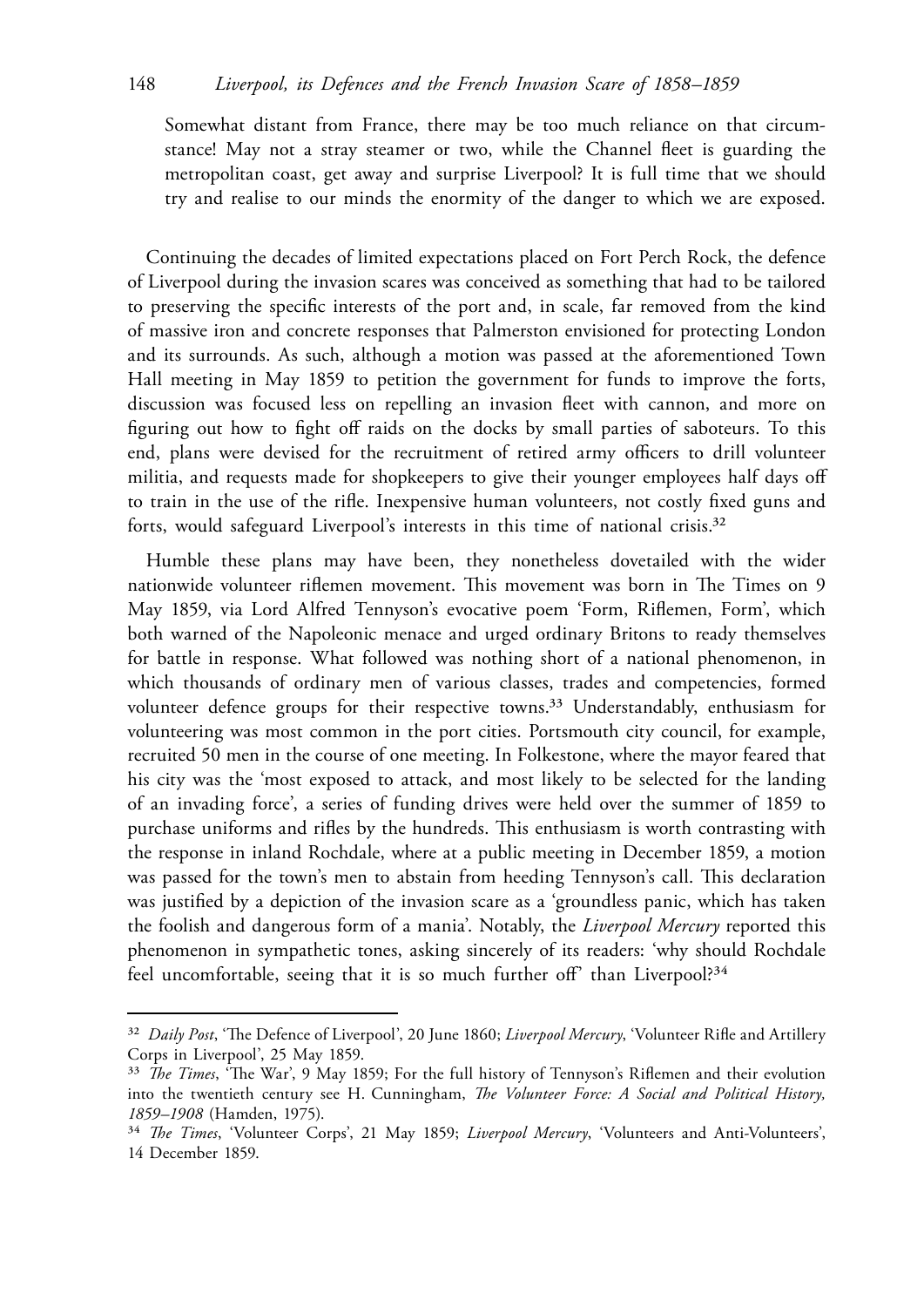This reaction to the Rochdale meeting was in part owing to the fact that, despite plans for volunteers and fretting over forts, a feeling existed both regionally and in certain quarters of Merseyside, that the invasion threat was more smoke than fire. As the *Cheshire Observer* put it bluntly at the onset of the 1859 scare, 'we believe there is not the slightest danger of a French or any other invasion'. This sentiment was echoed, albeit more cautiously, in *The Manchester Times*, which was confident that for all Palmerston's fear-mongering nothing, ultimately, would happen because if Napoleon chose war with Britain, he would 'know severely the popular discontent (in France), which would spring from popular privation' to 'shake his uncertain throne'. The *Liverpool Mercury* echoed this presentation of the invasion as a deadly and unlikely gamble for the emperor, for 'a war with England would either make Louis Napoleon a more powerful monarch than Louis XIV and the First Napoleon ever were, or it would cost him his throne, if not his life'.<sup>35</sup> These sober assessments were replicated in the *Chester Chronicle*, which informed its readers that 'no one knows better than Napoleon himself' that 'war with England could be the most fatal act that he could be guilty of<sup>'36</sup>

Critical this article might have been of the threat of French attack, and supportive the *Liverpool Mercury* may have been of Rochdale's dismissive stance, there was, however, still a perceived need for the people of Liverpool to be on their guard. As the same *Chester Chronicle* article that presented Napoleon's decision for war as unwise put it, 'although we are most clear of opinion that the apprehension of invasion is an idle dream, this does not exempt us from the necessity of paying due, although not extravagant attention to our naval and military defences'.<sup>37</sup> For obvious reason, this demand that Liverpool prepare its defences was absent in Manchester, Rochdale or even Chester – which, owing to the silting of the Dee Estuary, had long since surrendered its position as a viable commercial port.<sup>38</sup> Unlike the aforementioned towns, however, Liverpool was both vulnerable to attack from the sea, and rich enough in goods, treasure and importance to Britain's economy to be a viable target, irrespective of the acknowledged geographical and strategic factors that made a French raid, let alone an invasion, unlikely. Liverpool's status as the empire's trading hub was a crucial aspect of this "prepare for the worst" assessment. As a published report on garrison life at the North Fort put it, Liverpudlian volunteers had to remain on their guard for saboteurs and raiders whose actions might disrupt trade at the ports, in order to protect and 'extend the vast scheme of civilising commerce' that Liverpool possessed.<sup>39</sup>

<sup>35</sup> *Cheshire Observer,* 'Oracle Drummond on the Invasion', 18 June 1859; *Manchester Times*, 'The Invasion of England', 21 August 1858; *Liverpool Mercury*, 'The Volunteer Rifle and Artillery Movement and the Defence of Liverpool', 30 November 1859.

<sup>36</sup> *Chester Chronicle*, 'A French Invasion and our Defences', 16 July 1859.

<sup>37</sup> *Ibid.*, 16 July 1859.

<sup>38</sup> M. Marker, 'The Dee Estuary: Its Progressive Silting and Salt Marsh Development', *Transactions of the Institute of British Geographers*, 41 (1967), 65–71.

<sup>39</sup> *Manchester Times*, 'Morning at the North Fort', 22 February 1862.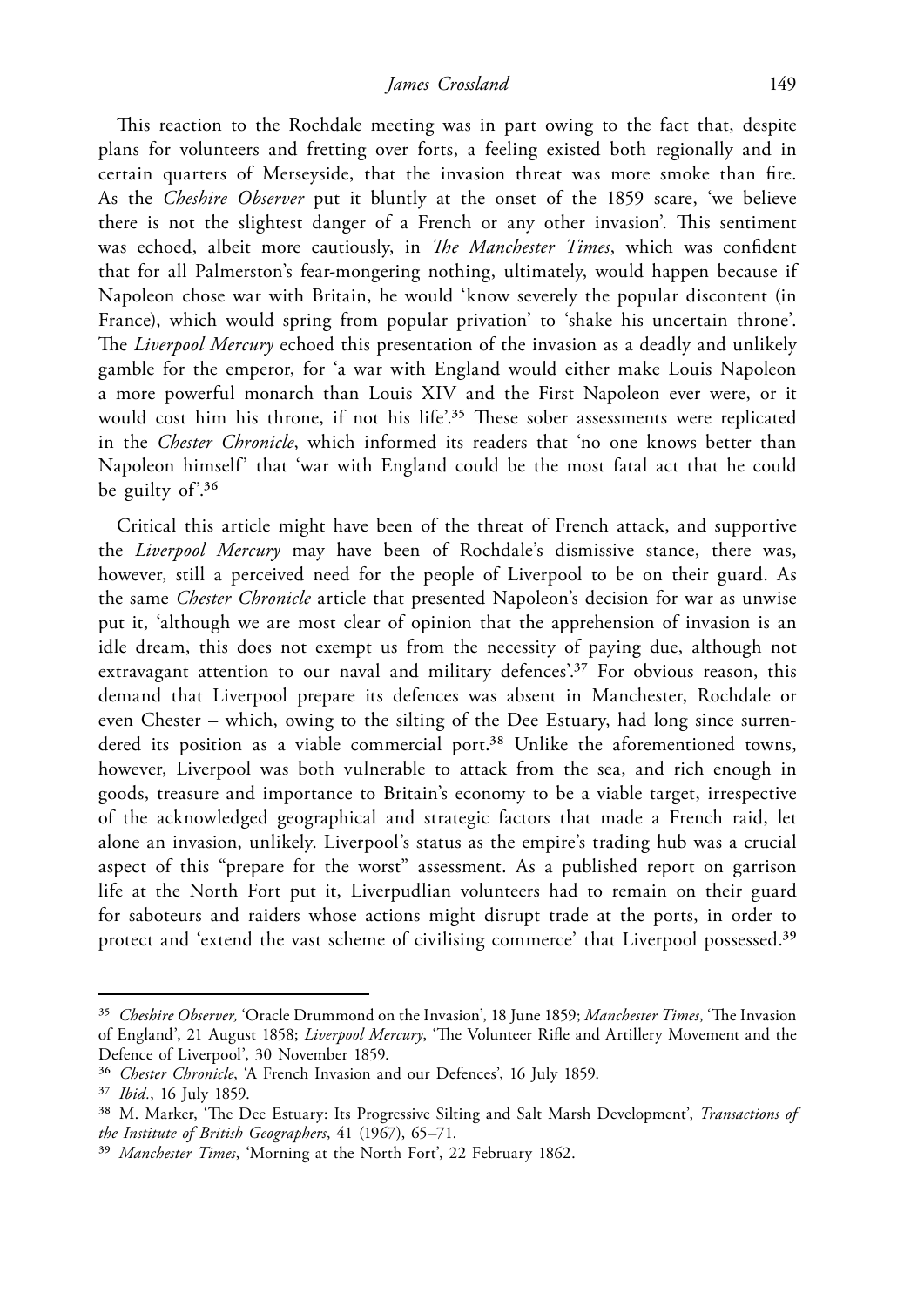It is notable in this respect, that Tennyson's call for citizen-soldiers was pre-empted on Merseyside in a Christmas Day article of 1858, which recalled how during the Anglo-French War of 1778–1783:

The traders of Liverpool alone, in a few weeks, fitted out 120 privateers, armed for the greater part, with 14 to 20 guns, none with less than ten, and it appears from an accurate list, containing the name of each vessel, that this fleet measure 30,787 tons, carried 1,986 guns, and was manned by 8,754 mariners. […] Thus, the efforts of a single maritime city furnished a force to meet the necessities of the country.40

The view from Merseyside of its role in the crisis was clear – let the Home Counties fret about the threat to the nation of a cross-Channel invasion. The merchants, dock workers and general citizenry of Merseyside would do their part for city and country by protecting the port, its goods, and the wealth that had built Liverpool into such a key component of the empire.

This connection between Liverpool's interests and the nation's wealth and prosperity were but one characteristic of the response to the invasion threat on Merseyside. The other key characteristic was that the mobilisation against the French threat reflected the social and political idiosyncrasies that defined a city where mercantile interests reigned supreme. James Walter was typical of dockside authority figures who took the lead in forming the voluntary regiments raised on Merseyside. A respected shipowner, Walter carried the kind of weight and influence in Liverpool that was possessed by the lawyers, bankers and doctors who formed the officer corps of volunteer regiments elsewhere in the country. Having nominated himself as secretary of the newly-minted Liverpool Royal Volunteer Artillery, Walter chaired a meeting of the body at the Cotton Exchange Building on Chapel Street in early November 1859, at which he made clear the connection between patriotic service and the defence of the commerce that was so central to Liverpool's existence.<sup>41</sup> He opened his address by saying that:

I see before me in this room, daily devoted to the disposal of vast amounts of produce drawn from every quarter of the globe, seated on the benches worn thin through long occupancy of anxious dealers, whose united transactions sum up to fabulous amounts, a body of young, ardent, spirited men, drawn hither by motives that should inspire the warmest admiration of every right-minded citizen, and arouse feelings of the heartiest kind in favour of the cause you offer to espouse. I cannot but feel you have done rightly in throwing yourselves into the gap to supply the deficiency of a home artillery force.

<sup>40</sup> *Cheshire Observer*, 'Our National Defences', 25 Dec 1858.

<sup>41</sup> I.F.W. Beckett, *Rifleman Form: A Study of the Rifle Volunteer Movement, 1859–1908* (Barnsley, 2007), 63.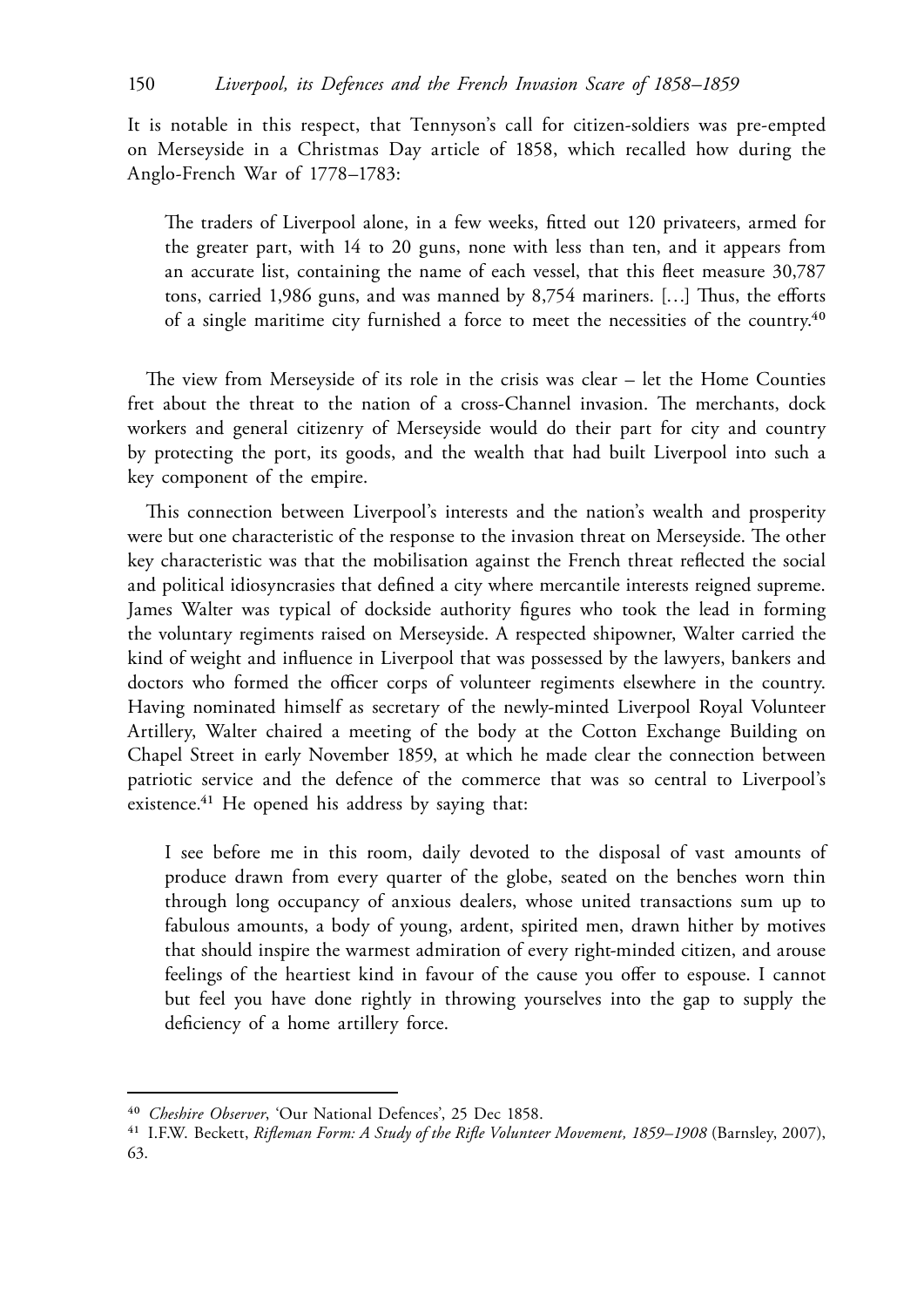*James Crossland* 151

Walter also characterised the young men before him in a manner that reflected something of the class divide that was present on the docks. His volunteers were not the 'prominent men' of 'the more favoured classes' who had joined the riflemen corps. Rather, the assembled porters and house clerks of the volunteer artillery were of 'a class of young men such as cannot be outstripped in their usefulness by any in our Queen's realm', whose work in both operating the docks and defending them gave Liverpool 'just cause for pride'. These were young men who detested the idleness of their social betters, and were resolved instead to tend 'to advancement and improvement', the more that 'the hours of leisure, occasionally devoted to acquiring the knowledge of the use of arms, will have a beneficial effect in giving a bias to your minds, adverse to frivolous and useless amusements'. Devoted, hard-working and willing to labour for the defence and prosperity of Liverpool, Walter's conception of the artillery volunteers was of a body that represented all that was laudable in the souls of Merseyside's workingmen.<sup>42</sup>

Then there was Charles MacIver who, having assumed charge of the Cunard Line in 1854, controlled a third of the shipping that went in and out of Liverpool. Naturally, MacIver was alarmed at the notion that his business could be disrupted by a French raiding party and was amongst the first of Liverpool's local leaders to raise his own regiment of volunteer soldiers to protect Cunard's interests during the 1859 invasion scare. The result was a volunteer corps that bore the unmistakable signs of a private militia. The former Mayor of Liverpool, William Forwood, recalled how, throughout the summer of 1859 the now-styled 'Colonel MacIver' could be seen of a morning 'marching down Water St at the head of 1,000 of his men who he had drilled and trained', leading his volunteers towards the docks where Cunard's ships lay at anchor.<sup>43</sup> Beyond those who formed volunteer groups with the purposes of safeguarding their specific interests, there were also those who sought to demonstrate their sense of belonging in the cause to 'defend the town and the country' – espoused in that order. The Liverpool Tradesmen's Volunteer Rifle Corps was an example of this manifestation of the volunteer movement as both an exercise in national jingoism, and a means of self-identifying at a local level. At its inaugural meeting in June 1860, the chair of the new corps emphasised to those gathered that:

It be the duty of every Englishman to use every effort to forward a cause of such vital national importance, and this acknowledged independence of the trading classes of Liverpool would be ill represented if they were on that occasion content to simply endorse the principles and sentiments expected by others, however true they might be.<sup>44</sup>

The Volunteer Engineer Corps also tapped into this need for class identification, on a massive scale. As the *Daily Post* reported in July 1860, a meeting at St George's Hall

<sup>42</sup> Walter speech reproduced in *Daily News*, 'Liverpool Royal Volunteer Artillery', 4 November 1859.

<sup>43</sup> W.B. Forwood, *Reminiscences of a Liverpool Ship Owner* (Liverpool, 1920), 35.

<sup>44</sup> *Liverpool Mercury*, 'The Liverpool Tradesmen's Volunteer Rifle Corps', 17 February 1860.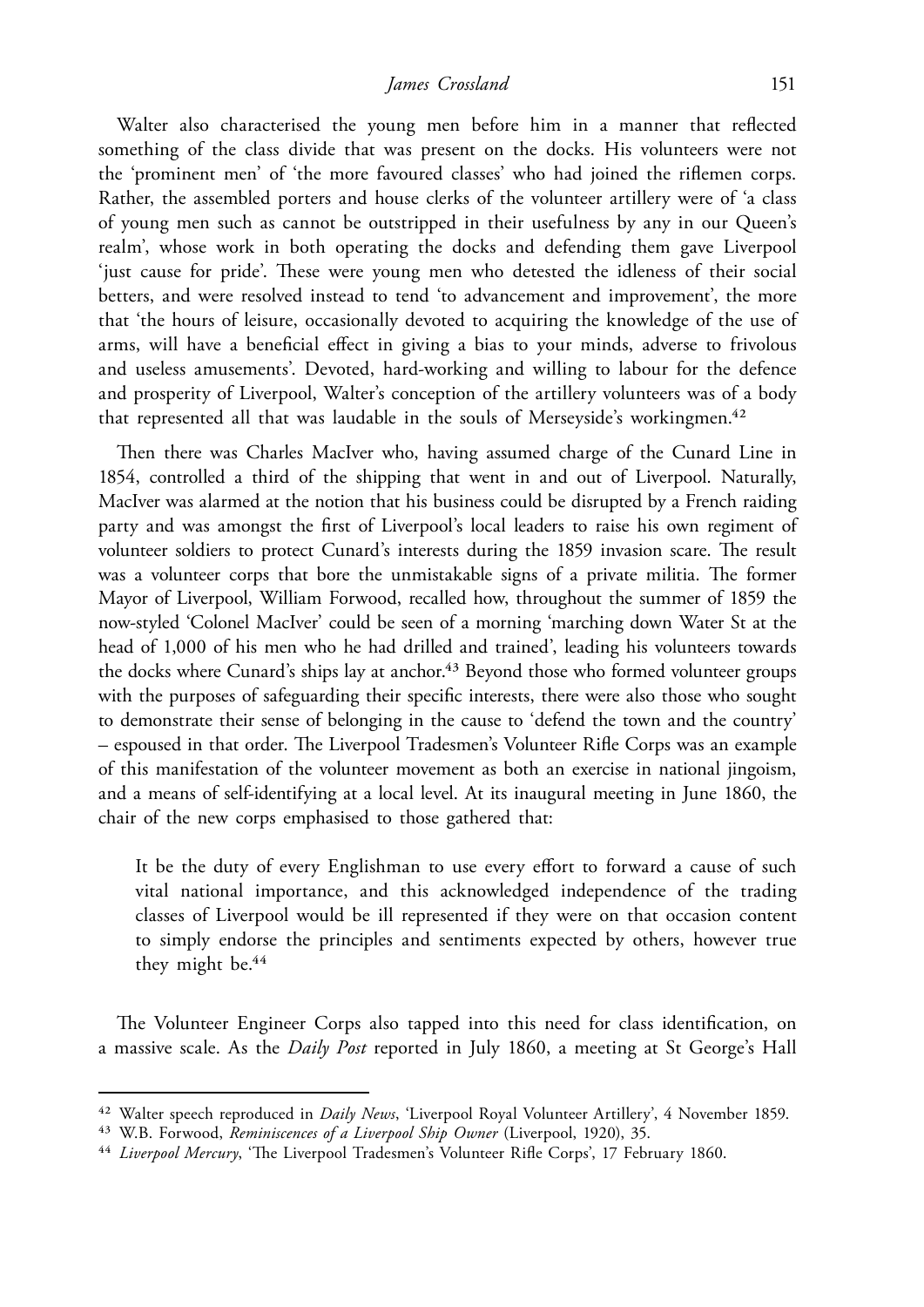of this new volunteer group had to be moved outside, 'owing to the large number of persons present (the vast majority of whom were members of the working classes)'.<sup>45</sup> Whether motivated by class pride or commercial interests, the volunteer movement on Merseyside reflected, in more than one way, the character of the docks the volunteers were determined to protect. In this respect, the volunteers were both the product of the sweeping national movement to defend the nation from a Napoleonic-scale invasion, and of the more localised concerns to keep watch for French raiders who might disrupt the livelihoods of all who made their money from the docks.

## **Conclusion**

The French invasion scare began to subside over the course of 1860, during which Anglo-French relations were stabilised by the Cobden-Chevalier Trade Agreement of 23 January, an initiative of the free-trader and pacifist MP Richard Cobden, which was designed specifically to re-direct the money being spent on Palmerston's forts towards more profitable, peace-making trade deals with France.<sup>46</sup> The threat further ebbed in the years that followed, during which Napoleon's status as a warlord deserving of his name became irrevocably dented by both a slowing down in his ironclad building programme, and a disastrous military adventure in Mexico.<sup>47</sup> This, however, had little impact on the volunteer riflemen of Merseyside. Indeed, in the autumn of 1862 it was still deemed necessary for the Liverpool rifle and artillery volunteers to stage a war game, which was 'intended to represent the landing of an invading force, and their taking up a position for the purpose of attacking the town of Liverpool'.<sup>48</sup> This was evidence of the fact that the volunteers were fast becoming permanent fixtures of Britain's defence system, a process that continued gradually through the Cardwell Reforms (1868–1874) and the Childers Reforms (1881) of subsequent decades. As part of this process of amalgamation, the riflemen of Liverpool were absorbed into the King's Liverpool Regiment – a notably unique military formation of the British army, in that it represented a city, rather than an entire county.49

Such a local character in the composition of this regiment reflects a deeper history of defence organisation on Merseyside which, as this article has demonstrated, was of a form that was focused on the protection of hearth and home and local commerce. The need for Liverpool to participate in the wider defence of the nation was, nonetheless, acknowledged at the time of the invasion scares. In addition to the leader of the Tradesmen's

<sup>45</sup> *Daily Post*, 'Proposed Volunteer Engineer Corps for Liverpool', 5 July 1860.

<sup>46</sup> A.L. Durham, *The Anglo-French Treaty of Commerce of 1860 and the Progress of the Industrial Revolution in France* (Ann Arbor, 1971).

<sup>&</sup>lt;sup>47</sup> P.F. Martin, *Maximilian in Mexico: The Story of the French Intervention, 1861–1867* (New York, 1914); M. Cunningham, *Mexico and the Foreign Policy of Napoleon III* (Basingstoke, 2001), ch. 5.

<sup>48</sup> *Birmingham Daily Post*, 'Volunteer Night Attack on Liverpool', 2 September 1862.

<sup>49</sup> A.V. Tucker, 'Army and Society in England, 1870–1900: A Reassessment of the Cardwell Reforms', *Journal of British Studies*, 2:2 (1963), 110–41; S. Badsey, *Doctrine and Reform in the British Cavalry, 1880–1918* (London, 2008), ch. 2.